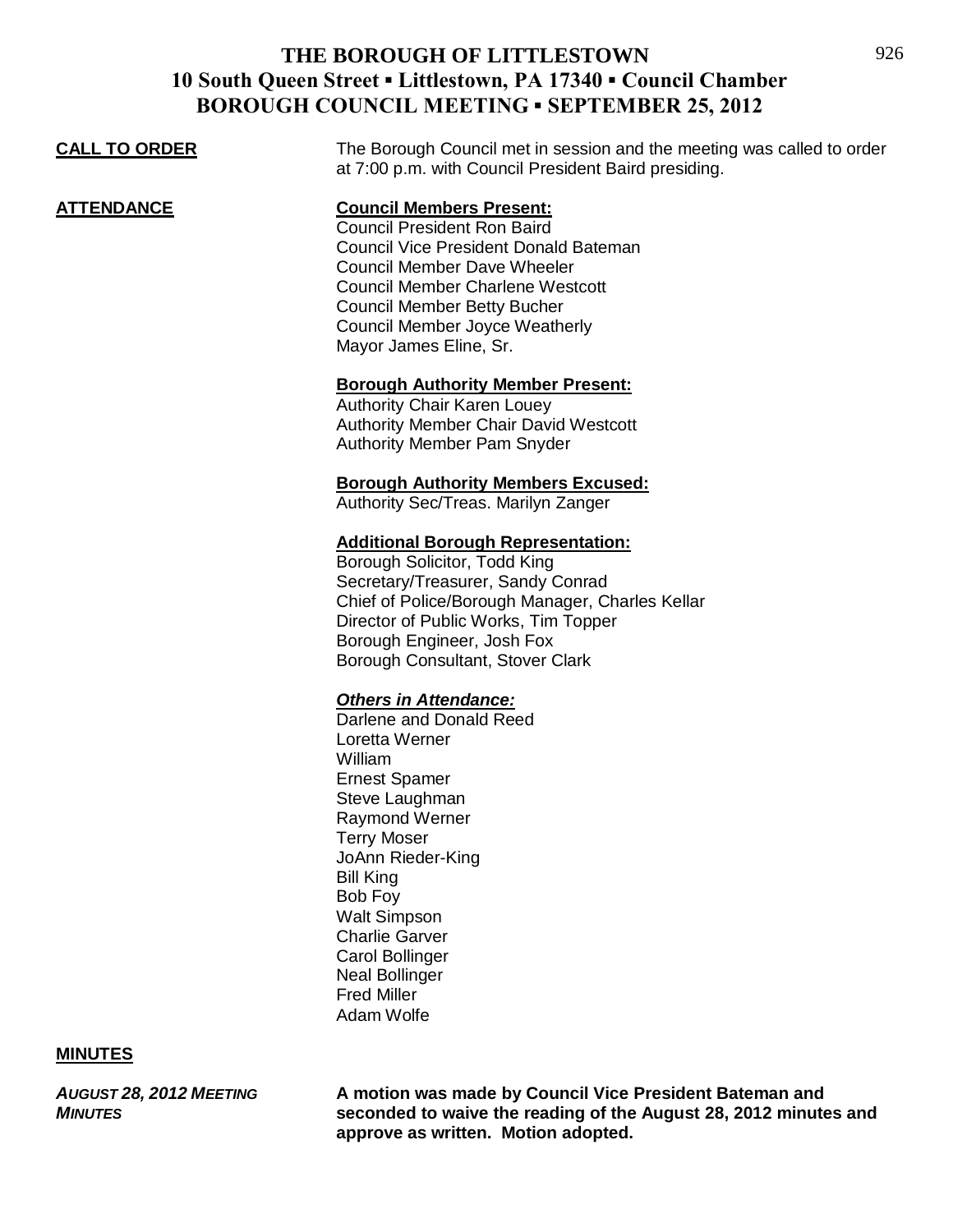| <b>SEPTEMBER 11, 2012 MEETING</b><br><b>MINUTES</b> | A motion was made by Council Vice President Bateman and<br>seconded to waive the reading of the September 11, 2012 minutes<br>and approve as written. Motion adopted.                                                                                                                                                                                                                                                                                                                                                                                                                                                                                                                                                                                                                                                      |
|-----------------------------------------------------|----------------------------------------------------------------------------------------------------------------------------------------------------------------------------------------------------------------------------------------------------------------------------------------------------------------------------------------------------------------------------------------------------------------------------------------------------------------------------------------------------------------------------------------------------------------------------------------------------------------------------------------------------------------------------------------------------------------------------------------------------------------------------------------------------------------------------|
| <b>APPROVAL AND</b><br><b>PAYMENT OF BILLS</b>      |                                                                                                                                                                                                                                                                                                                                                                                                                                                                                                                                                                                                                                                                                                                                                                                                                            |
| <b>ACCOUNTS PAYABLE</b>                             | A motion was made by Council Vice President Bateman and<br>seconded to approve the accounts payable for the General, Pool,<br>Water and Sewer Funds from August 24, 2012 through September 5,<br>2012 in the amount of \$23,461.20. Motion adopted.                                                                                                                                                                                                                                                                                                                                                                                                                                                                                                                                                                        |
| <b>ACCOUNTS PAYABLE</b>                             | A motion was made by Council Vice President Bateman and<br>seconded to approve the accounts payable for the General, Pool,<br>Water and Sewer Funds from September 6, 2012 through September<br>20, 2012 in the amount of \$47,423.49. Motion adopted.                                                                                                                                                                                                                                                                                                                                                                                                                                                                                                                                                                     |
| <b>PAYROLL</b>                                      | A motion was made by Council Vice President Bateman and<br>seconded to approve the payroll from August 24, 2012 through<br>September 5, 2012 in the amount of \$45,938.41. Motion adopted.                                                                                                                                                                                                                                                                                                                                                                                                                                                                                                                                                                                                                                 |
| <b>PAYROLL</b>                                      | A motion was made by Council Vice President Bateman and<br>seconded to approve the payroll from September 6, 2012 through<br>September 20, 2012 in the amount of \$41,262.21. Motion adopted.                                                                                                                                                                                                                                                                                                                                                                                                                                                                                                                                                                                                                              |
| <b>REVENUE &amp; EXPENDITURE</b><br><b>REPORT</b>   | A motion was made by Council Vice President Bateman and<br>seconded to approve the Revenue and Expenditure Report for the<br>month of August. Motion adopted.                                                                                                                                                                                                                                                                                                                                                                                                                                                                                                                                                                                                                                                              |
| <b>REPORTS</b>                                      |                                                                                                                                                                                                                                                                                                                                                                                                                                                                                                                                                                                                                                                                                                                                                                                                                            |
| <b>Mayor</b>                                        | Mayor James Eline, Sr., turned over \$245.00 in fines to the Borough Clerk.                                                                                                                                                                                                                                                                                                                                                                                                                                                                                                                                                                                                                                                                                                                                                |
| <b>Chief of Police/Manager</b>                      | Chief of Police/Borough Manager, Charles Kellar informed Council of the<br>following:<br>Royal Farms is reviewing their bids that were submitted for the<br>store construction. The Borough is working with our solicitor to<br>draft an agreement with Tevis Oil for an easement to allow for the<br>installation of the traffic light.<br>The Lumber Street Project is completed and the road has been<br>$\bullet$<br>reopened.<br>The award announcements for the DCNR Park Grant should be<br>$\bullet$<br>announcement sometime in October.<br>All repairs and upgrades have been completed to the Meadowview<br>$\bullet$<br>Lift Station.<br>Sandy and I have been working with HRG and the Borough<br>$\bullet$<br>Consultants to answer any questions for the Pennvest application<br>during the review process. |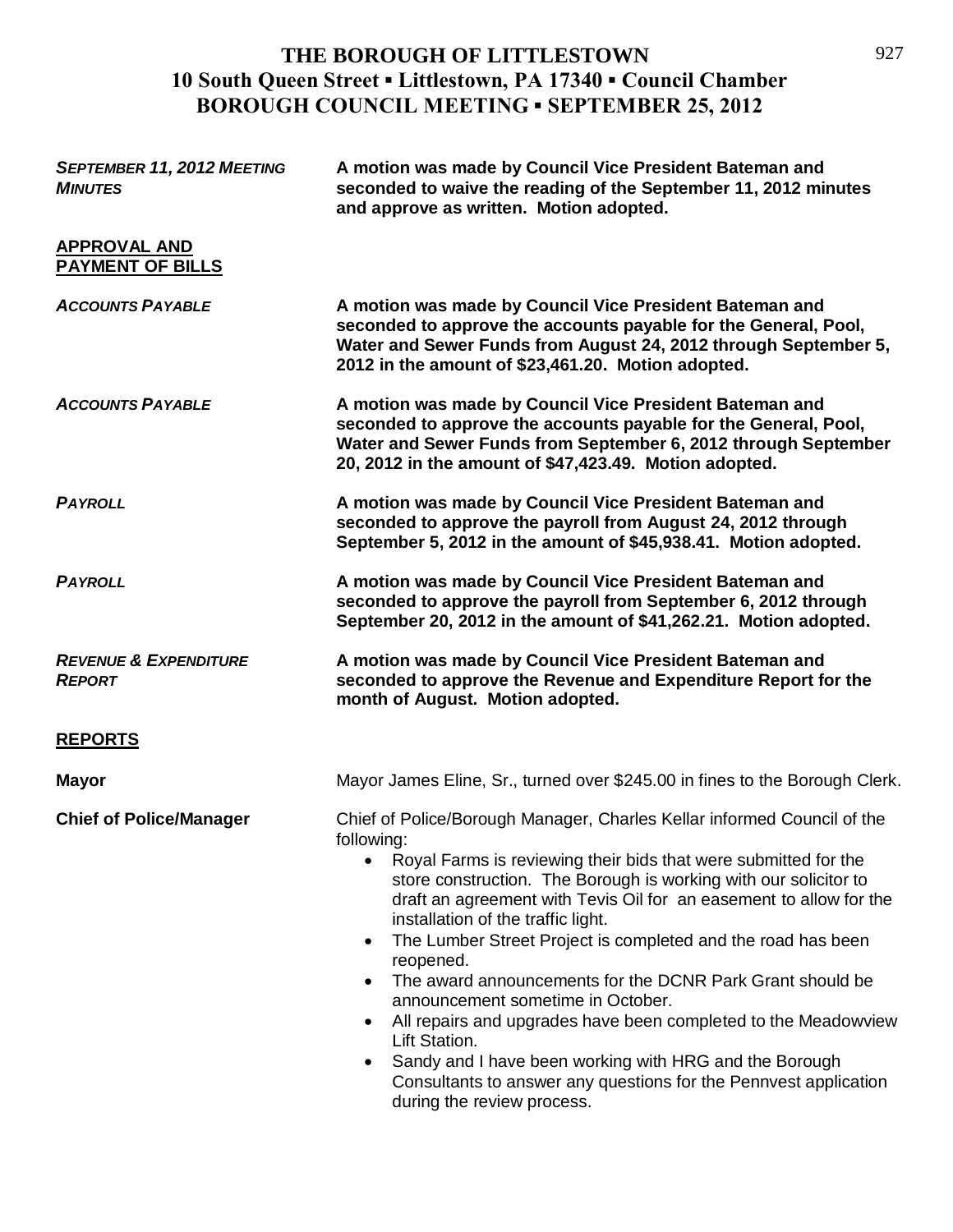|                                    | Met with the School District Administration in reference to the<br>$\bullet$<br>transfer of the School Crossing Guards. The school did suggest<br>offering the Alpha Fire Company \$22,500.00 to perform the duties.<br>The budget is on its way and the Finance Committee will need to<br>$\bullet$<br>set a meeting date for the week of October 1 <sup>st</sup> to review the first<br>draft.                                                                         |
|------------------------------------|--------------------------------------------------------------------------------------------------------------------------------------------------------------------------------------------------------------------------------------------------------------------------------------------------------------------------------------------------------------------------------------------------------------------------------------------------------------------------|
| <b>RECESS</b>                      | Council President Baird recessed the meeting of Council at 7:15pm for the<br>meeting of the Borough Authority.                                                                                                                                                                                                                                                                                                                                                           |
| <b>BOROUGH AUTHORITY</b>           | The meeting of the Littlestown Borough Authority was call to order at<br>7:15pm with Authority Chair, Karen Louey presiding.                                                                                                                                                                                                                                                                                                                                             |
| <b>INTENT TO AWARD</b>             | A motion was made by Authority Member Westcott and seconded to<br>authorize the Borough Engineer, Josh Fox to award the Intent to<br>Award to TAH Construction, Inc., Lancaster PA in the amount of<br>\$5,578,680.00 as the General Contractor for Contract 12-1; Swam<br>Electric Co., Hanover PA in the amount of \$1,165,110.00 for Contract<br>12-1 and Davidson H.C. Co. Inc., Hanover PA in the amount of<br>\$207,938.00 for Contract 12-1. Motion adopted.      |
| <b>PAYMENT NO. 8 CONTRACT 11-4</b> | A motion was made by Authority Member Westcott and seconded to<br>approve payment no. 8 to Fayetteville Contractors in the amount of<br>\$546,960.56 for Contract 11-4. Motion adopted.                                                                                                                                                                                                                                                                                  |
| <b>ADJOURN</b>                     | A motion was made by Authority Member Snyder and seconded to<br>adjourn the meeting of the Borough Authority. Motion adopted.                                                                                                                                                                                                                                                                                                                                            |
|                                    | The meeting of the Littlestown Borough Authority was adjourned at<br>7:29pm.                                                                                                                                                                                                                                                                                                                                                                                             |
| <b>RECONVENE</b>                   | Council President Baird reconvened the meeting of the Littlestown<br>Borough Council at 7:29pm.                                                                                                                                                                                                                                                                                                                                                                          |
| <b>NEW BUSINESS</b>                |                                                                                                                                                                                                                                                                                                                                                                                                                                                                          |
| <b>INTENT TO AWARD</b>             | A motion was made by Council Vice President Bateman and<br>seconded to authorize the Borough Engineer, Josh Fox to award the<br>Intent to Award to TAH Construction, Inc., Lancaster PA in the<br>amount of \$5,578,680.00 as the General Contractor for Contract 12-1;<br>Swam Electric Co., Hanover PA in the amount of \$1,165,110.00 for<br>Contract 12-1 and Davidson H.C. Co. Inc., Hanover PA in the amount<br>of \$207,938.00 for Contract 12-1. Motion adopted. |
| <b>PAYMENT NO. 8 CONTRACT 11-4</b> | A motion was made by Council Vice President Bateman and<br>seconded to approve payment no. 8 to Fayetteville Contractors in the<br>amount of \$546,960.56 for Contract 11-4. Council President Baird<br>stated that this was a non-agenda item and asked for Public Comment.<br>Motion adopted.                                                                                                                                                                          |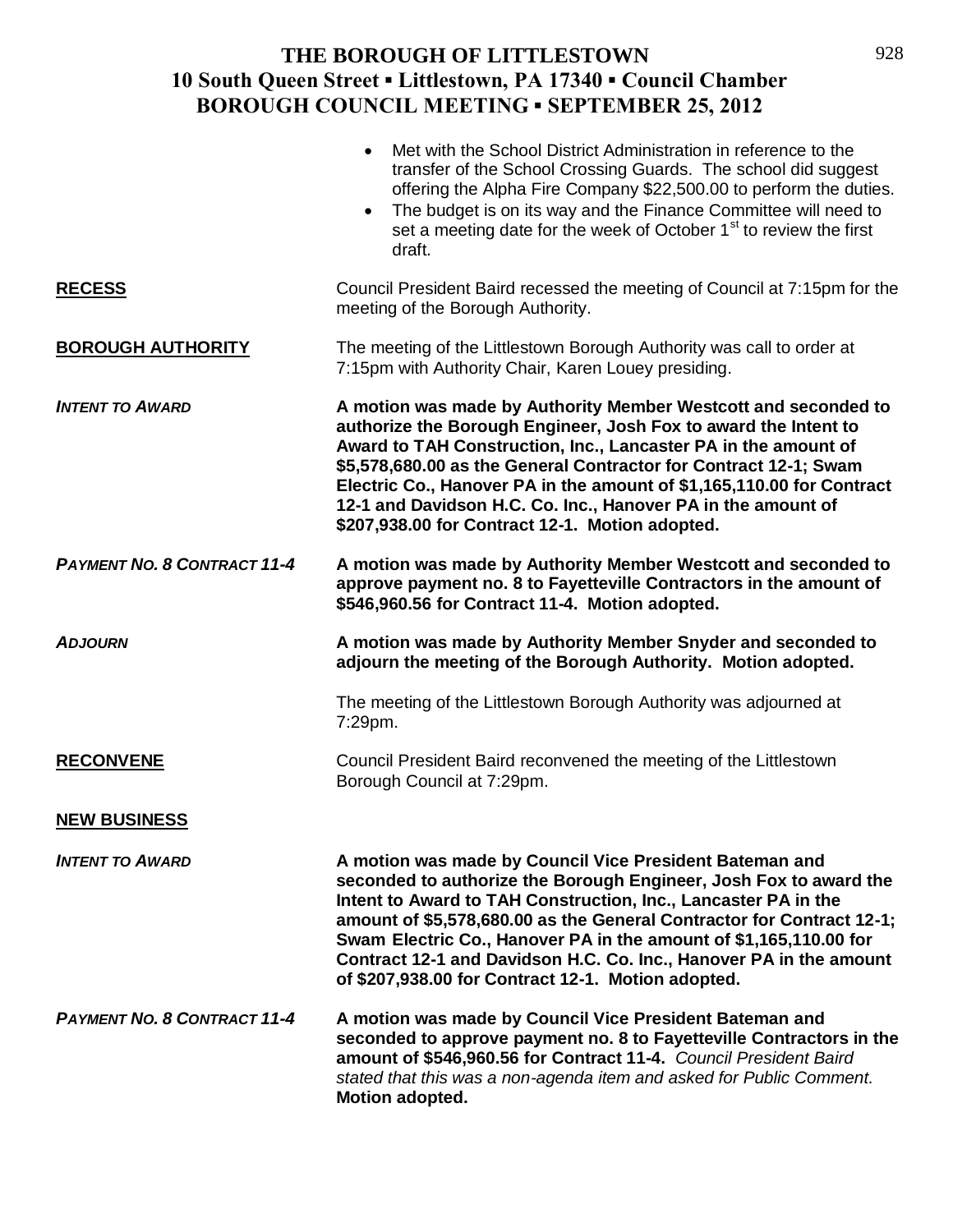## **REPORTS** *(Cont'd)*

| <b>Director of Public Works</b> | Tim Topper reported that there was a rain event at the sewer plant due to<br>3.9 inches of rain and on August 22 <sup>nd</sup> DEP performed an inspection at the<br>WWTP and reviewed the drawings regarding the plant upgrade.                                                                                                                                                                                                                                                                                                                           |
|---------------------------------|------------------------------------------------------------------------------------------------------------------------------------------------------------------------------------------------------------------------------------------------------------------------------------------------------------------------------------------------------------------------------------------------------------------------------------------------------------------------------------------------------------------------------------------------------------|
| <b>Code Enforcement Officer</b> | Code Officer Westfall informed Council that he has been busy cleaning up<br>the town.                                                                                                                                                                                                                                                                                                                                                                                                                                                                      |
| <b>Borough Engineer</b>         | Borough Engineer, Josh Fox updated Council of the following:                                                                                                                                                                                                                                                                                                                                                                                                                                                                                               |
|                                 | <b>Contract 11-4 Lumber Street Utility &amp; Roadway Improvements</b><br>On August 29 <sup>th</sup> HRG received a claim for a 30-day time extension due to<br>additional unsuitable bearing material replacement, and installation of<br>additional curb and sidewalk. HRG after reviewing the claim made the<br>recommendation to provided an 8-day time extension.                                                                                                                                                                                      |
|                                 | <b>Wastewater Treatment Plant Upgrade</b><br>Bids were publically opened on September 7 <sup>th</sup> via PennBid. HRG is in the<br>process of reviewing each Bidder's solicitation for disadvantaged Business<br>Enterprises as required by Pennvest.                                                                                                                                                                                                                                                                                                     |
| <b>Borough Solicitor</b>        | Solicitor King informed Council that Attorney Wolfe had contacted him<br>regarding the Smith property behind Kennies. Attorney Wolf represents<br>Clark Smith who owns the track of Land. Mr. Smith has contacted some<br>CCRC contractors and he is interested in building an Assisted Living<br>Community, however the current Ordinance requires that a skilled nursing<br>facility has to be one of the facilities built. Mr. Wolfe is asking Council to<br>consider an amendment to the Ordinance to only allow one of the facilities<br>to be built. |
| <b>COMMENDATION TO TOPPER</b>   | Mr. Spamer thanked Tim for his work that he did on Lumber regarding the<br>project. He feels that he went over and beyond the call of duty and<br>informed Council that he should be given a commendation.                                                                                                                                                                                                                                                                                                                                                 |
|                                 | Motion was made by Council Member Bucher to give a Tim Topper a<br>commendation for his work performed on Lumber Street. Council<br>President Baird stated that this was a non-agenda item and asked for<br>Public Comment. Motion approved 4-1 with Council Member Westcott<br>casting the opposing vote.                                                                                                                                                                                                                                                 |
| <b>REPORTS OF BOARD</b>         |                                                                                                                                                                                                                                                                                                                                                                                                                                                                                                                                                            |

# **COMMITTEES AND COMMISIONS**

#### **RECREATION BOARD**

*REQUEST FROM MR. BROWN* **Motion was made by Council Vice President Bateman and seconded**  *TO REFUND PAVILION FEE* **to approve the recommendation from the Recreation Board not to refund the \$70.00 back to Mr. Brown based on that the contract states that there are to be no refunds. Motion adopted.**